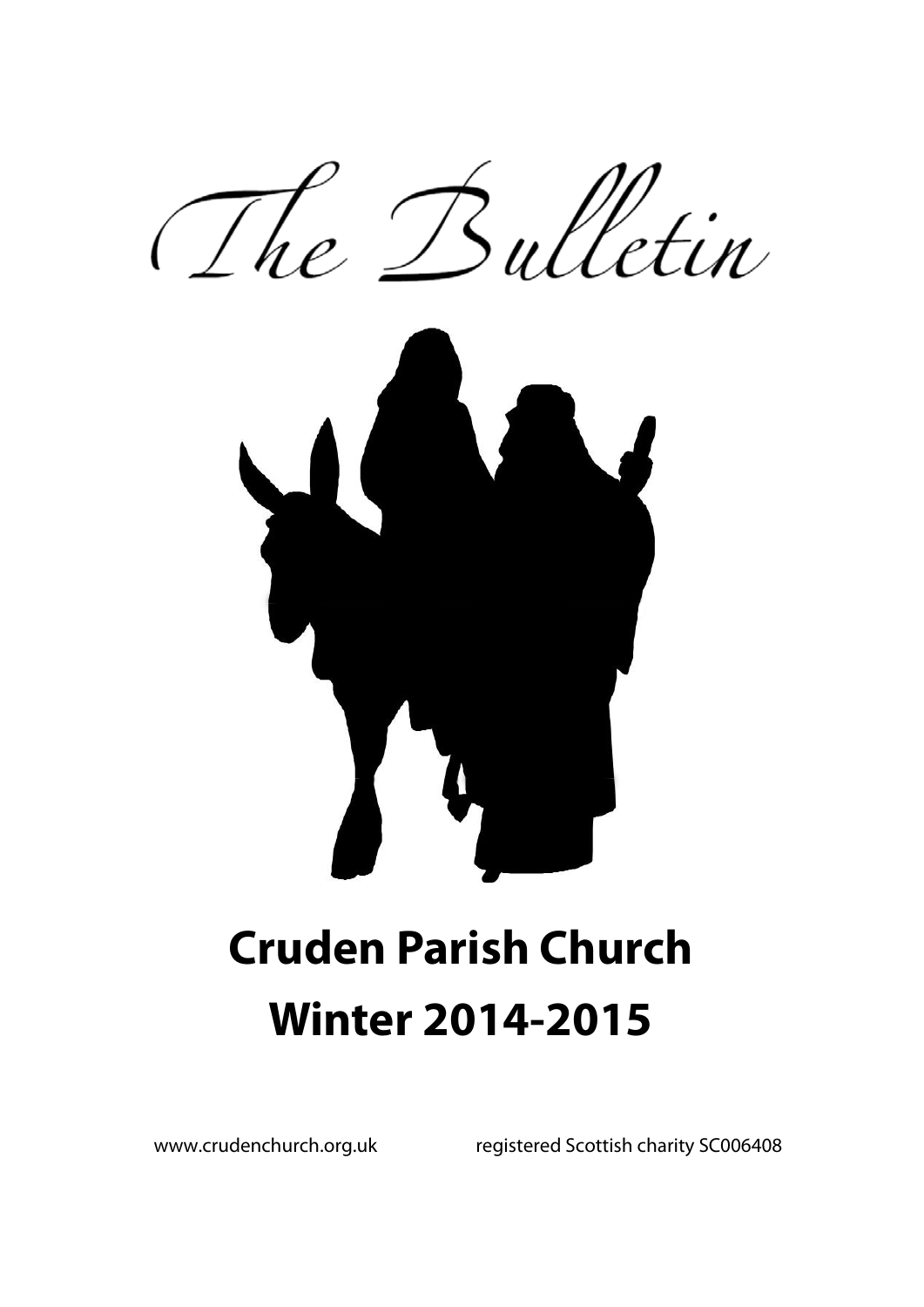# **Diary Dates WINTER 2014-2015**

#### **Morning Service every Sunday at 10 am**

#### **DECEMBER**

| Wednesday 3rd   | Coffee & Chat - Church Hall 10.30 am                              |  |  |
|-----------------|-------------------------------------------------------------------|--|--|
|                 | Choir Practice in Hall 7.30 pm                                    |  |  |
| Monday 8th      | Guild Christmas Party - St Olaf 7 pm                              |  |  |
| Tuesday 9th     | Craft Group in Hall 2 pm                                          |  |  |
| Sunday 14th     | Christingle Service 4 pm                                          |  |  |
| Sunday 21st     | MORNING SERVICE 10am<br>Christmas Family Service                  |  |  |
| Wednesday 24th  | Christmas Eve Service<br>11.30 pm                                 |  |  |
| Sunday 28th     | Lessons & Carols 10 am                                            |  |  |
| <b>JANUARY</b>  |                                                                   |  |  |
| Monday 12th     | Watch & Talk Group - Main St Cruden Bay 7.30 pm                   |  |  |
| Tuesday 13th    | Craft Group in Hall 2 pm                                          |  |  |
| Thursday 15th   | Messy Church - Hatton Public Hall 3.30 pm                         |  |  |
| Sunday 25th     | MORNING SERVICE 10 am<br>Sacrament of Holy Communion              |  |  |
| Monday 26th     | Guild in Hall 7.30 pm - "Tractors" Eric Mallarkey                 |  |  |
| Tuesday 27th    | Craft Group in Hall 2 pm                                          |  |  |
| <b>FEBRUARY</b> |                                                                   |  |  |
| Wednesday 4th   | Coffee & Chat in Hall 10.30 am<br>Choir Practice: 7.30 pm in Hall |  |  |
| Monday 9th      | Watch & Talk Group - Main St Cruden Bay 7.30 pm                   |  |  |
| Tuesday 10th    | Craft Group in Hall 2 pm                                          |  |  |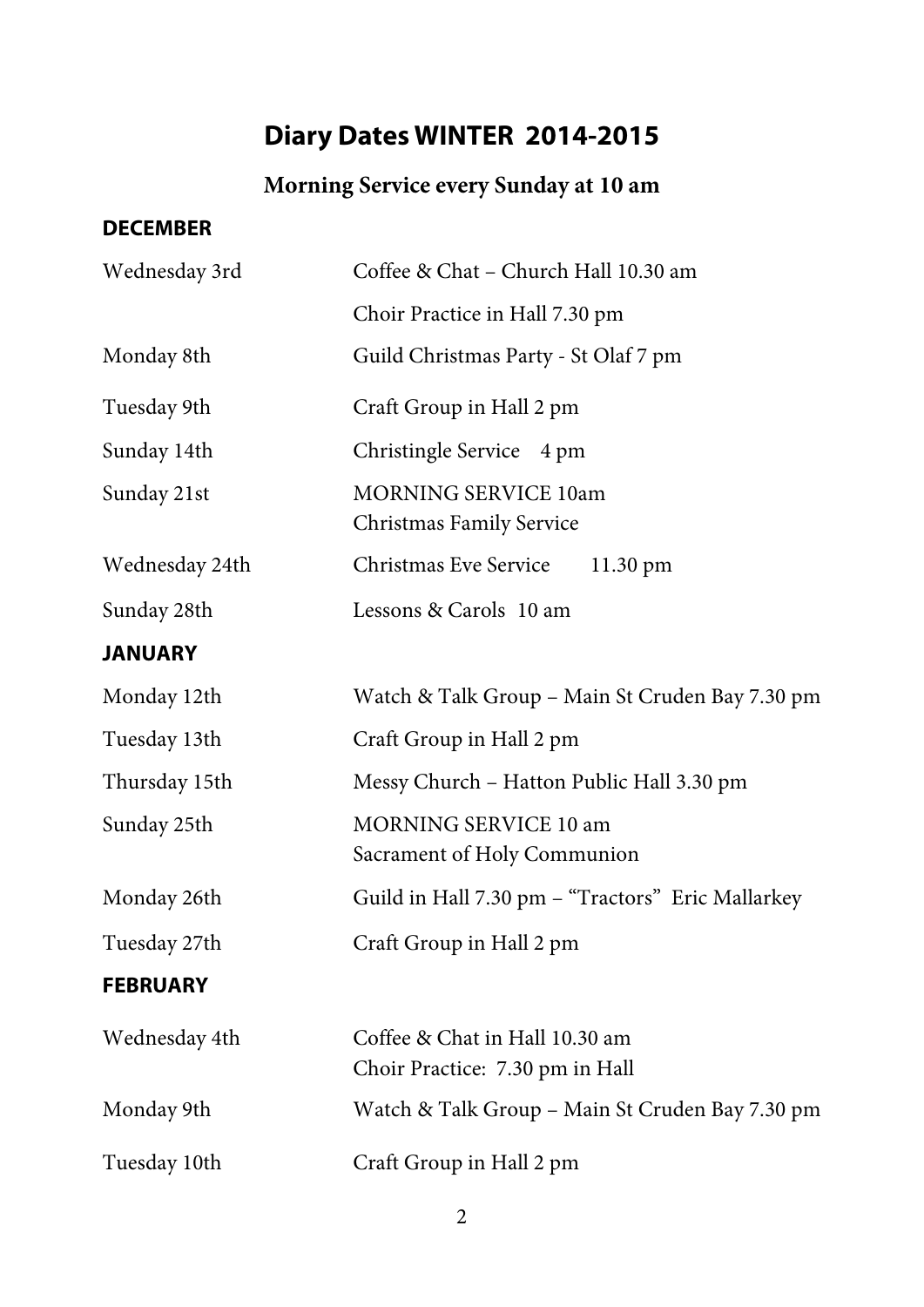| Thursday 19th | Messy Church - Hatton Public Hall 3.30 pm                          |
|---------------|--------------------------------------------------------------------|
| Friday 20th   | Social Evening - Longhaven Hall 7.30pm                             |
| Sunday 22nd   | MORNING SERVICE 10 am<br>Guide Thinking Day                        |
| Monday 23rd   | Guild in Hall 7.30 pm - "Tales of an Auctioneer"<br>Marc Macintosh |
| Tuesday 24th  | Craft Group in Hall 2 pm                                           |
| <b>MARCH</b>  |                                                                    |
| Wednesday 4th | Coffee & Chat - Church Hall 10.30 am                               |
|               | Choir Practice in Hall 7.30 pm                                     |
| Monday 9th    | Watch & Talk Group - Main St Cruden Bay 7.30 pm                    |



#### **CHRISTMAS OFFERINGS**

The Kirk Session has decided that the charity to benefit from the offerings at the Christmas Eve Service this year will be UCAN

#### **THE YTHAN SINGERS**

The Ythan Singers Christmas Charity concert will be held on the 12th December at 7.30pm in Ellon Parish Church. This year the choir have decided to give all proceeds to the Anthony Nolan Trust. Look out for the posters which give details of the concert. We look forward to seeing friends old and new.

#### **Blood Donor Session**

Palace Hotel, Prince Street, Peterhead Thursday 4 December 2014, 2.00 pm - 5.00 pm & 6.00 pm -8.00 pm Sunday 14 December 2014 10.00 am - 12.30 pm & 2.00 pm - 4.00 pm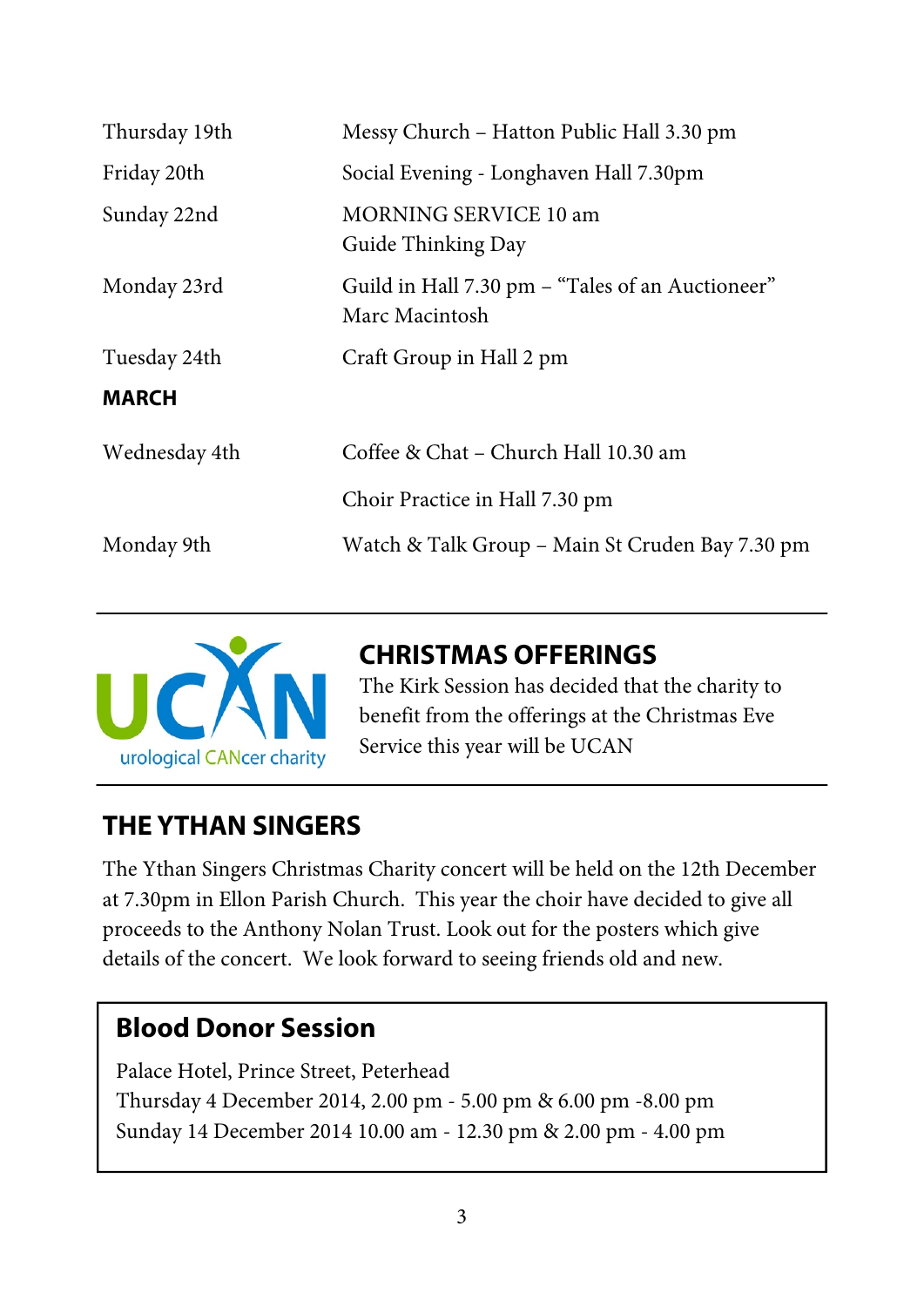## **WINDOWS UPDATE**

It seems a long time since we first spoke about replacing windows in the sanctuary of the church. At long last the installation of the new windows began in early November and it is hoped by the time you read this that the first eight will be fitted, leaving the large north window which will probably not be ready for installation until January. As we look out on cold winter's days, the hope is that the new double glazed windows will help prevent so much heat loss and make our surroundings more comfortable.

The total cost of these windows is approximately  $£70,000$  and to date  $£23,000$  has been paid with a further similar instalment due to be paid when these eight windows are installed and the balance due on completion of the work. Much has been done in finding the funds to pay for the windows through our own fundraising (see the details below) and grants totalling £18,000 from the General Trustees and the Baird Trust helping us along the way. We are extremely grateful to a few members who have pledged loans to help meet any shortfall in our fundraising, we should however remember that loans need to be repaid.

£9,000 has been raised from various fundraising events during the year including £1,350 from the Bingo Tea and £2,150 from the Gourmet Roup. Donations - £1,435; Give a little Pane - £1,006; Smartie Tubes - £765 and the balance as a result of various sales of goods. Thanks to all those who helped.

Thanks are due to all those who have supported our fundraising so far, and I would encourage you all to continue supporting the ongoing events and also those that are being planned for the spring of next year.

## **Snowball Afternoon Tea Parties in aid of Windows Project**

Annette and Mary are planning a series of' Snowball afternoon tea parties to raise some money for the Windows Project.

This involves three or four people being invited to an afternoon tea party with the hope that they will then host a tea party of their own. Each guest would be charged £5, which would go towards the fund.

Annette and Mary will start the ball rolling along with anyone else who would also like to make a start. We are hoping for the support of our fellow members and friends to keep it going.

Any queries -contact Mary on 812573 or Annette on 812998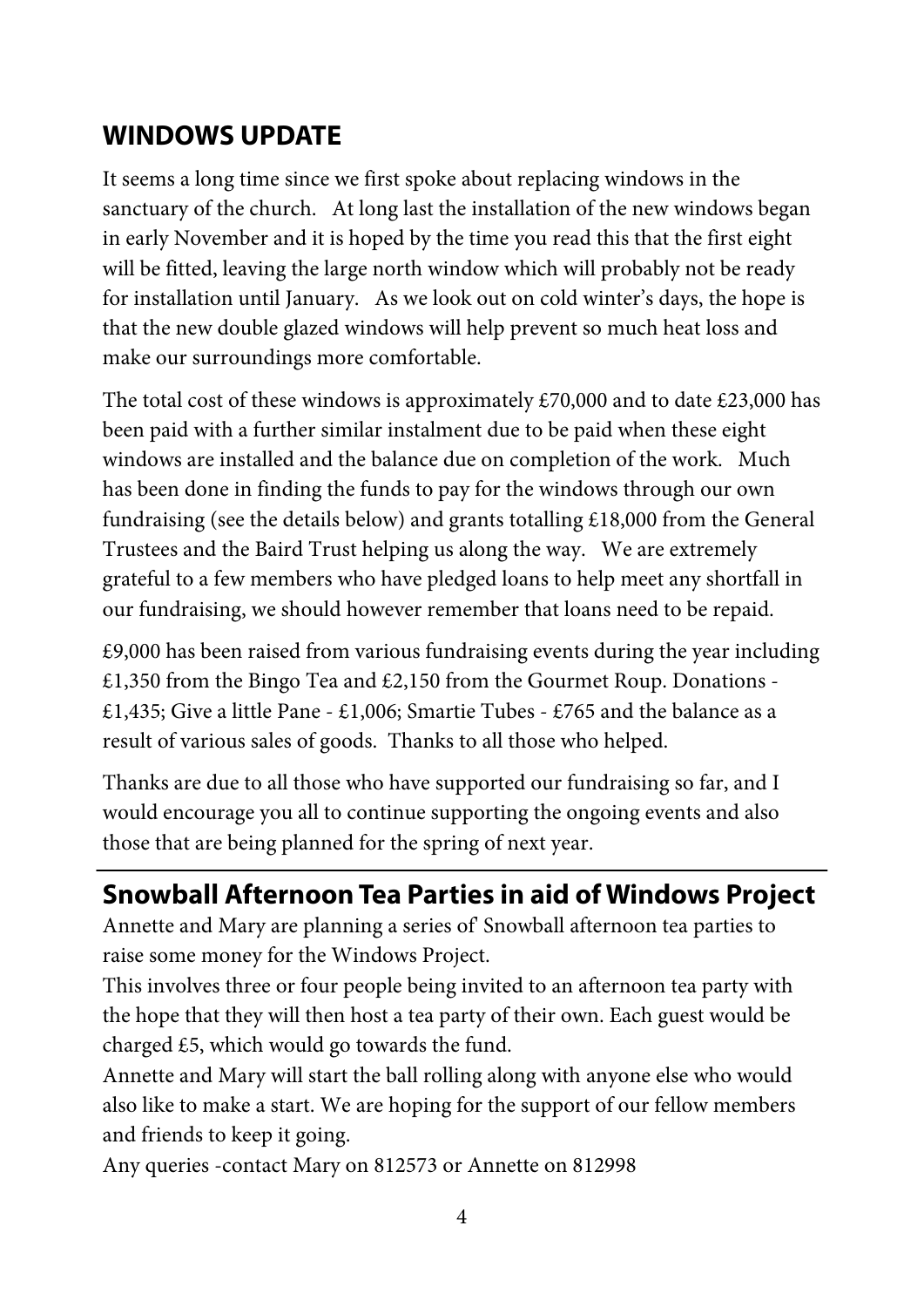#### **A TIME OF UNCERTAINTY AND WAITING**



It is almost a year since Rodger retired and we are only just getting going on the search for a new minister. This delay has been due to difficulties within Buchan Presbytery planning the future shape of the Church of Scotland within this area. But now the process has begun. This is a time of uncertainty and waiting for all of us.

Mary, the mother of Jesus had a time of uncertainty and waiting. She had been told by the angel that she was to have a child but she could not understand how this could be, for she had never been with a man. She was told that the Holy Spirit would come on her and God's power rest upon her. This was wonderful news. But the bit we often forget is the nine months of her pregnancy: a time of uncertainty and waiting. We are not told what Mary did during her pregnancy but we can be certain that during that time there were

ups and downs, all of which Mary no doubt faced, keeping close to God in prayer. Nine months later, in a stable in Bethlehem, the waiting was over and great joy was experienced as Jesus was born.

Our search for a new minister has only just begun and we do not know how long it will take but we know that in the end there will be great joy when a new ministry begins in this place. Just like a time of pregnancy there will be ups and downs to face along the way, but just like Mary, we can be assured of God's power and presence with us through his Holy Spirit as we stay close to him in worship and prayer.

Have a blessed and peaceful Christmas.

Bob Fowlie Interim Moderator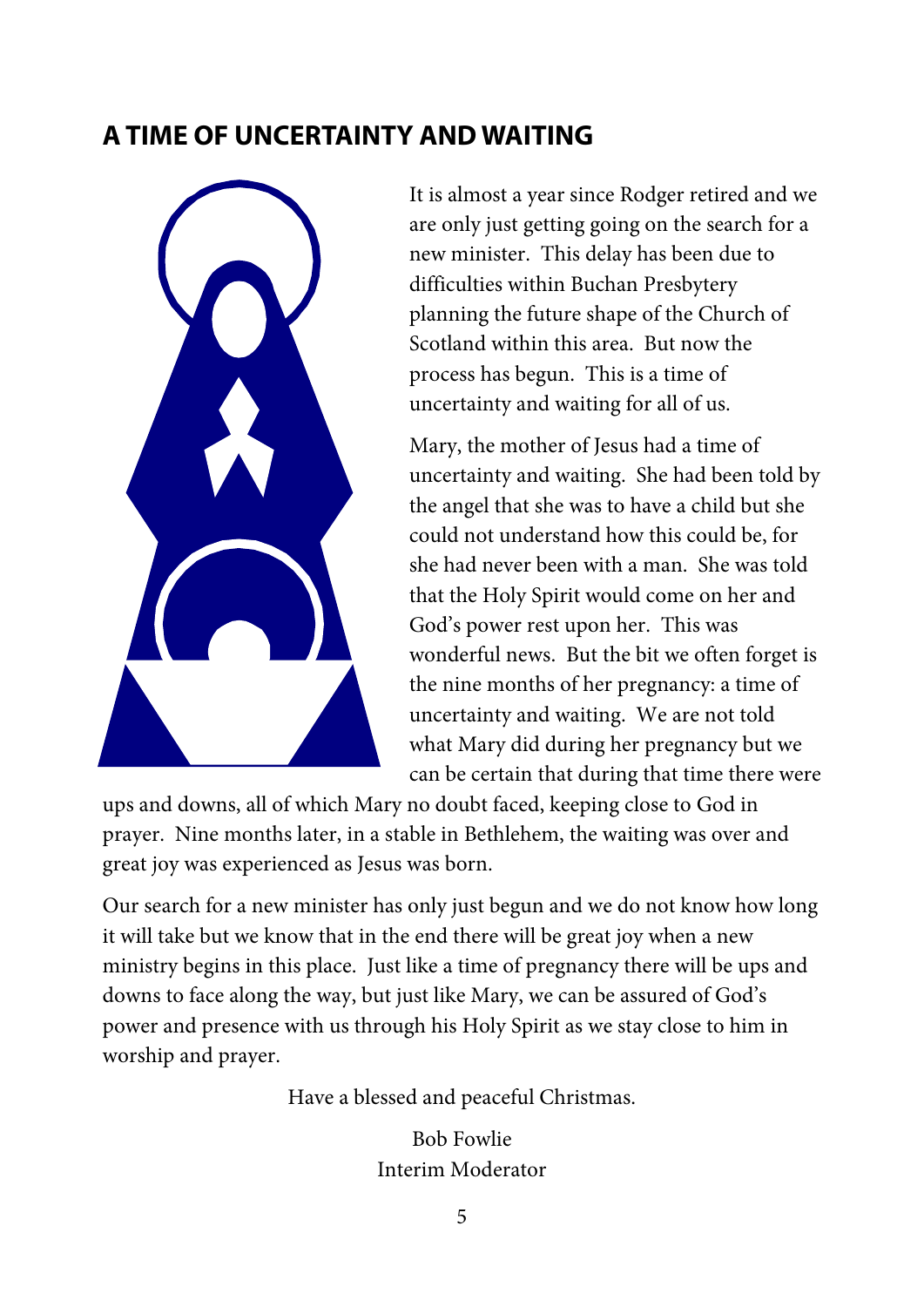# **CRUDEN CRAFT GROUP**

The Craft Group has been busy over the last few months, and in October five boxes of knitted and crocheted garments were handed over to The Raven Trust in Dundee. Their container was almost full but they had no date for shipping it to Malawi as they did not have sufficient funds to pay the transport costs. On hearing this, the Craft Group decided to have sa ales table of garments after the morning service on Sunday 14 December, in the church hall. All proceeds will go to the Raven Trust towards shipping costs. Please support this worthwhile cause if you can.

On the same day in October a box of baby garments was handed in to the maternity unit of Ninewells Hospital in Dundee. A similar box will be gifted to Aberdeen Maternity Hospital shortly, along with special items for the neonatal unit. The Blythswood charity gratefully received scarves and hats for inclusion in their Christmas shoebox appeal, when they recently visited Peterhead. We are continuing to produce items for them as it is an ongoing appeal.

After the Christmas Party on 9 December, the group will have a break over the festive period before starting again on Tuesday 13 January. All members, both old and new, will be given a very warm welcome.

Carol Paul

# **MESSY CHURCH RETURNS TO HATTON**

The autumn session of Messy Church in Hatton Hall has been very well attended. The children have enthusiastically joined in with action songs, interactive



stories and lots of different crafts. It has been great to see so many children returning regularly and welcoming new ones. We are now looking forward to the Christmas party on the 18th December.

Unfortunately we are unable to use Cruden Bay Hall for the spring session. Therefore meetings will be in Hatton from January. If anyone can suggest a suitable venue in Cruden Bay please let us know. We hope Cruden Bay children will come to Hatton. If you have transport difficulties please contact Beatrice 841814 or Kathleen 841221.

Proposed dates (to be confirmed): Jan 15th, Feb 19th, March 19th,April 16th May 21st. Look out for the fliers with more details.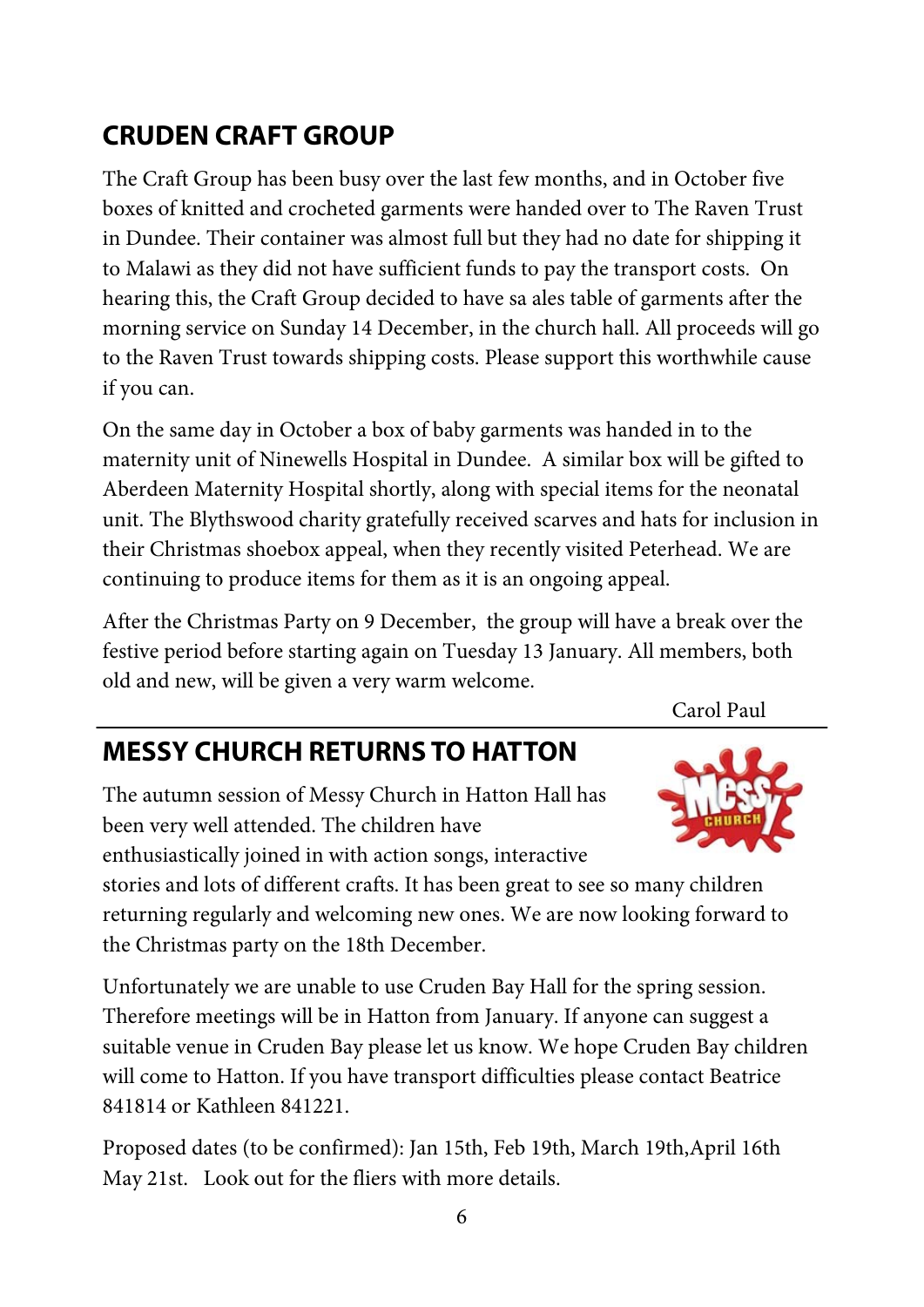## **FROM THE GUILD**

The speaker at the first meeting of the Guild Session on 29 September was the well known Jim MacDonald. He talked of his interest in art, impressing all with the examples of the paintings and drawings he had taken along with him. He also spoke of his passion for illustration. Inspired by his love of the characters in his favourite book, The Wind in the Willows, he even gave step by step instructions of how to draw one of the characters, but none of the members attempted to have a go - too shy.!!!!!

Throughout the whole evening his enthusiasm for his life and work shone through. His natural cheeriness kept everyone laughing.

At the October meeting Rev Gillean MacLean, Minister at Udny & Pitmedden talked on this year's Guild Theme, "A World to Serve". Gillean is a lively, enthusiastic person who brings these attributes to her ministry. For some years her work took her to parishes in the central belt of Scotland, where besides looking after her family, she felt the call to serve God in the world. This she did by agreeing to care for a refugee who had fled from an abusive situation in Africa, leaving behind a daughter. Gillean did her best to accommodate and protect the girl but she mysteriously returned to Africa. Gillean then became involved with a young offenders institution, and met a young man who had experienced a life of insecurity. Along with the authorities, she provided the support which enabled him to find work. He met "a wee bird" with whom he shares his home and they now have a child. One happy story and one sad told by someone whose commitment to service to the unfortunate of this world highlighted her commitment to her Lord.

After the vote of thanks, intimations and refreshments, Rosemary brought the meeting to a close reminding members that the November meeting would be a Floral Art Demonstration by Connie Bartlett.

## **SHOE BOXES**

Thank you to everyone who generously filled shoe boxes and gave donations towards transport. We sent off 30 boxes.

# **Cruden Kirk Capers**

Friday 20 February 2015 Longhaven Hall 7.30pm £7.70 including buffet & tea/coffee (Bring your own bottle)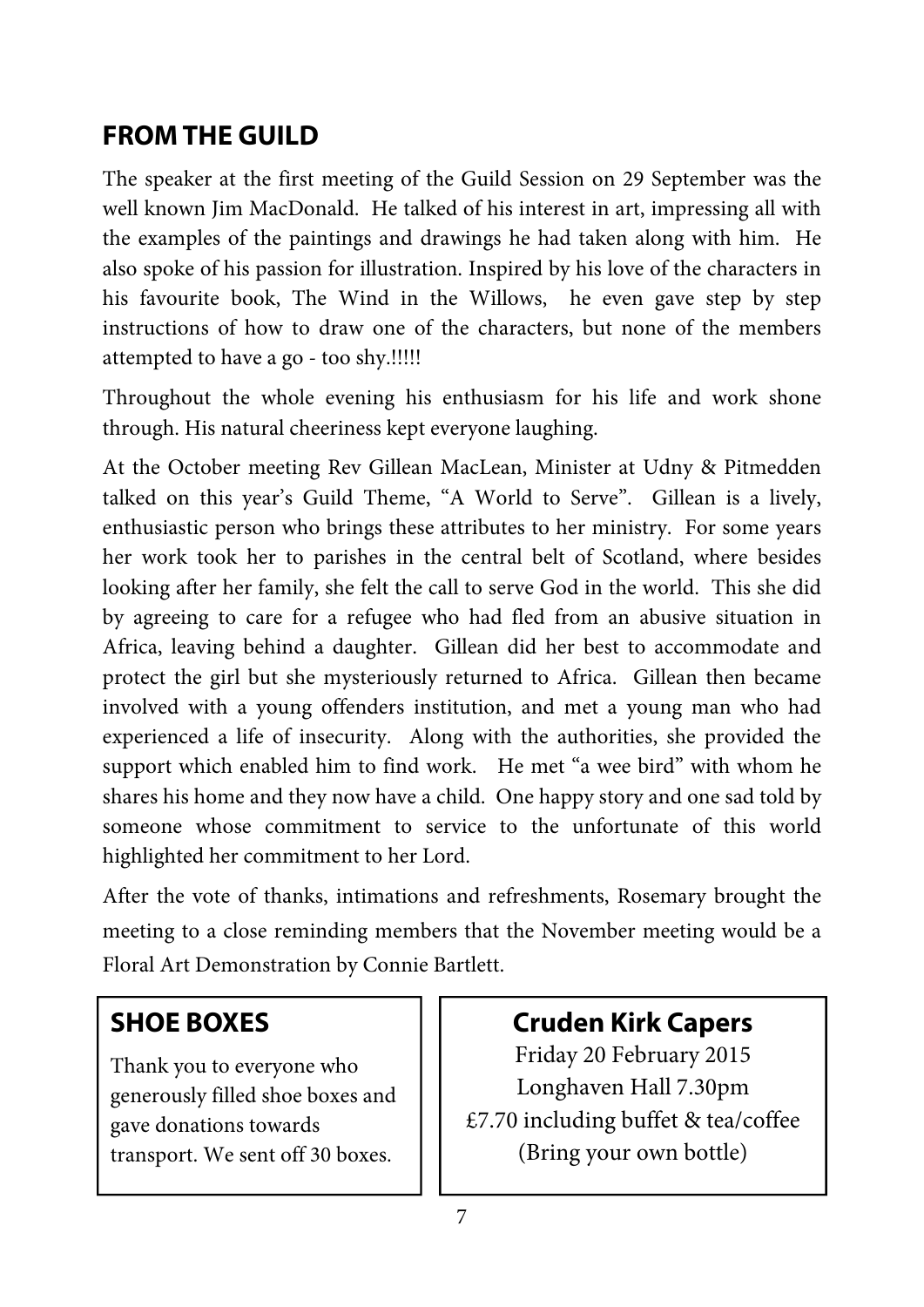# **WATCH AND TALK AUTUMN MEETINGS**

In September we watched "Daughters of Eve", a thought provoking DVD which depicted a number of women in the Old Testament and compared them with the way some women appear in the New Testament. In the Old Testament, women from Eve to Jezebel were associated with evil or were warrior-like leaders, In the New Testament they were often seen as quiet home loving women who yet had a great influence on the rise of Christianity.

The October DVD "Living with the Ayatolla" gave an account of living under a very repressive regime in Iran and described the imprisonment and torture of four young people who dared show opposition to the lack of freedom they suffered. A reporter who eventually reached Britain spoke of the way in which the press was used to spread anti-western propaganda and he described the treatment he received when he tried to report the truth. Horrifying as these accounts were, we reflected on the fact that today conditions in the Middle East are even worse than when this DVD was made some years ago.

"The Cross", A Powerful Message From Billy Graham was the DVD we chose for the November meeting. In this Billy Graham talked of his life-time mission to preach the redemption of sin through the sacrifice of Jesus Christ on the cross. The programme included glimpses of film taken in Britain and the USA when thousands gathered to hear him and it also gave the life stories of two young people whose lives changed when they became Christians. Billy Graham, now a very old man, has lost none of the strength and conviction with which for decades he preached the love of God for all people.

We meet again on Monday 12th January 2015 when present and any new members will be most welcome.

Annette Garden

# **2015 FLOWER CALENDAR**



The Flower Calendar for the Church will now be found on the notice board at the Church and members are invited to add their name beside any date on which they would wish to place flowers on the communion table. The gift of such flowers is always greatly appreciated. In particular, it is hoped that the early months of next year will soon be filled up.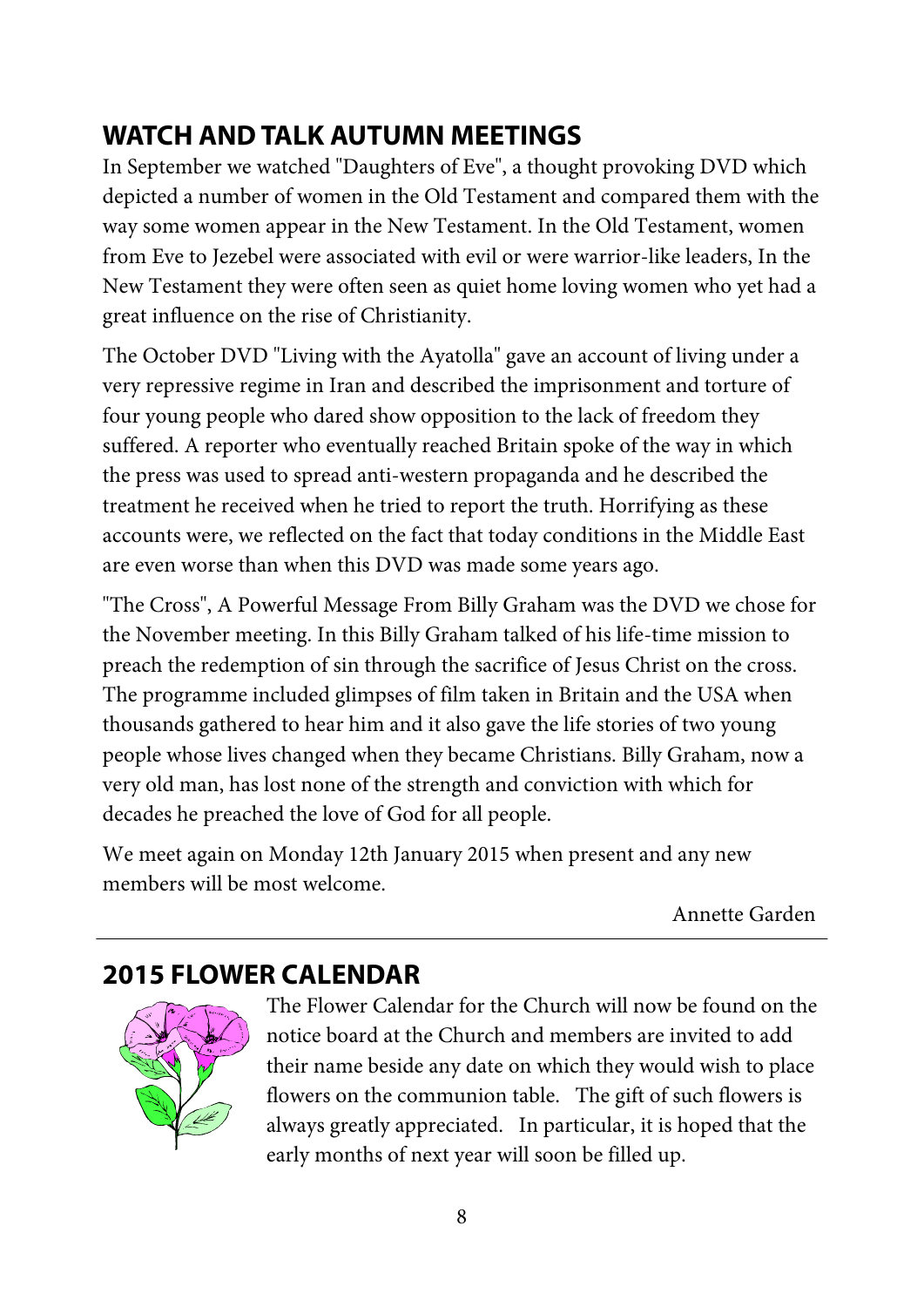# **AUTUMN WALKS**

The walkers this year visited Insch and Dunnideer in September, and Monymusk in October.

Guides for the Insch walks were Muriel's son Douglas and daughter-in-law Morag. Led by Douglas, the "long walkers" made their way through countryside to reach a footpath at the west approach to Dunnideer. A gradual and steady climb brought us to the remains of a stone circle. From there the fortification lines of the prehistoric vitrified fort were visible like contour lines on the hill. We picked our way carefully to the top, with its 13th century tower, partly built from the remains of the fort, enjoying excellent views of the surrounding countryside.

The "short walkers" had had an equally interesting afternoon with Morag, strolling gently round the village and through the policies of Drumrossie House. The highlight for them was the local museum, where they would have been happy to have spent the whole afternoon. As it was, we regrouped and went to Kellockbank for tea and further chat.

In October the walkers were in Monymusk where the unseasonal weather allowed them to eat their packed lunches at picnic tables placed near the War Memorial. A group of nine tackled the longer walk through the Monymusk estate. Walking along the edge of the River Don, the trees were in autumn colours and on the ground, horse and spanish chestnuts were visible. Moving nearer to Monymusk House, the walkers discovered a burial ground with two headstones belonging to the Grants of Monymusk.

The other group walked from the Square down past Monymusk Parish Church on a tarred road (obviously a favourite with the locals) where they enjoyed the scenery in the warm autumn sunshine.

The two groups reunited and visited the church, parts of which are 800 years old, examining plaques in memory of the Forbes and Grant families.

A welcome cup of tea/coffee awaited the thirsty walkers in the Grant Arms Hotel.

Margaret Wisely and Beatrice Fawkes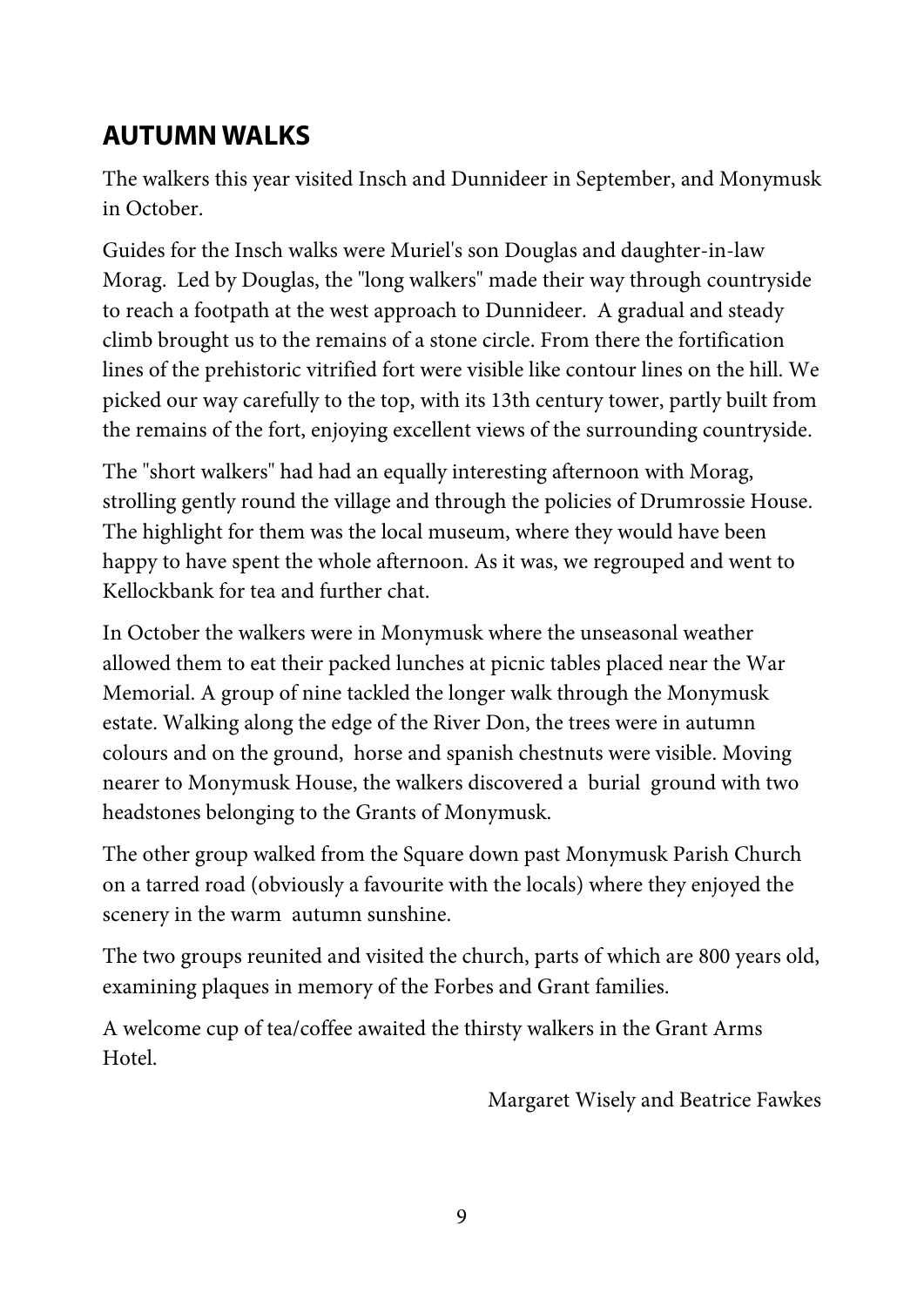# **PARISH REGISTER**

#### **BAPTISMS**

23 November

 Willlow Henderson, No1 Yonderton Cottage, Hatton Ewan Cantlay, West Sandend, Cruden Bay

#### **DEATHS**

 Mrs McKillop-Smith, 8 Aulton Drive, Cruden Bay Mr James Anderson, Colliehill, Longhaven

#### **WEDDINGS**

30 August

Matthew Cowie & Claire Adamson, 44 Coral Gardens, Peterhead

# **CHURCH FAMILY**

Congratulations to:

Mrs Eleanor Anderson, 26 Northfield Gardens, Hatton who will be celebrating her 80th Birthday in January

# **HOLY COMMUNION**

#### **25 January 10.00 am**

Duty Elders :Wilma Moir, Beatrice Fawkes, Annette Garden, Betty May, Kate Clark, Mary Bratton, Peter Slamaker, Robert Petticrew, Rosemary Pittendrigh, Sandy Smith.



The next issue of the Bulletin will be published at the beginning of March 2015. Please send all material to be included **before Sunday 22 February** to: Ladebank, 1 Manse Place, Hatton AB42 0UQ **bulletin@crudenchurch.org.uk**

To get everything into this issue I have had to edit down a couple of the articles. Apologies to the authors! Because we are now publishing the Bulletin only every 3 months, it would be good if contributors kept their items to no more than 300-350 words.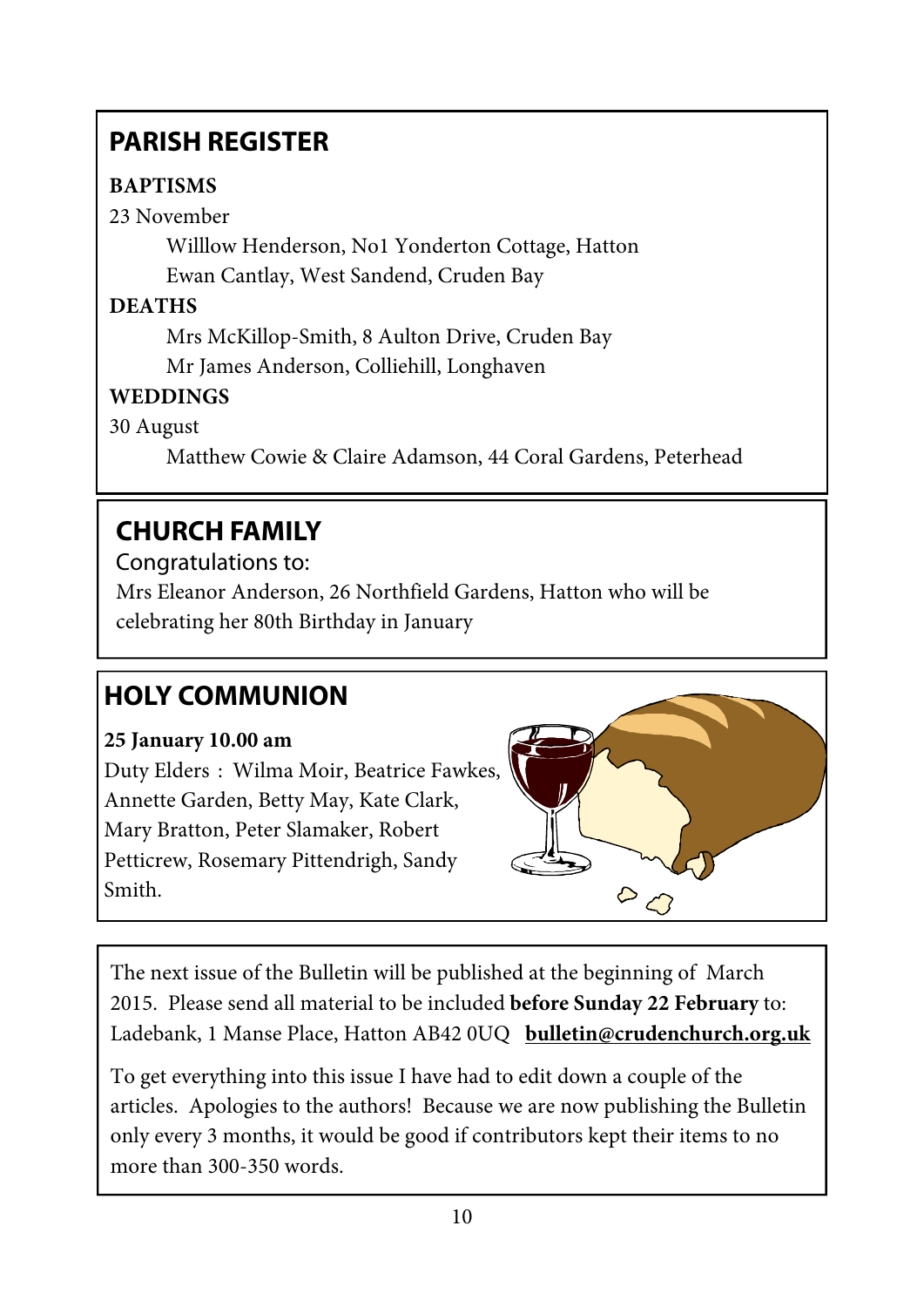# **Sunday Morning Duties 10 am**

| Date     | Door                             | <b>Flowers</b>         | <b>Teas</b>                             | Children                            |
|----------|----------------------------------|------------------------|-----------------------------------------|-------------------------------------|
| 7 Dec    | Marilyn Samways<br>Wilma Moir    | Mary Bratton           | Liz Carnie<br>Mary Bratton              | Katherine Hyman<br>Maureen Reid     |
| 14 Dec   | Rosemary Reid<br>Irene Will      | <b>Betty Forrester</b> | Kathleen Craig<br>Elma Cumming          | Karla Buswell<br>Helen Smith        |
| 21 Dec   | Rosemary Reid<br>Irene Will      | <b>Beatrice Fawkes</b> | <b>Beatrice Fawkes</b><br>Doreen Buchan | School Holidays<br>No Junior Church |
| 28 Dec   | <b>Irene Stott</b><br>Fred Stott | Robert Esson           | Iris Durno<br>Norma Forman              | School Holidays<br>No Junior Church |
| 4 Jan    | <b>Irene Stott</b><br>Fred Stott | <b>Betty Forrester</b> | Janice Hutchison<br>Jim MacDonald       | School Holidays<br>No Junior Church |
| 11 Jan   | Shonah Taylor<br>Kate Clark      | <b>Betty Forrester</b> | Margaret Adams<br>Lewis McKechnie       | Katherine Hyman<br>Maureen Reid     |
| $18$ Jan | Shonah Taylor<br>Kate Clark      | Muriel Cantlay         | Rosemary Reid<br><b>Betty Morris</b>    | Karla Buswell<br>Helen Smith        |
| 25 Jan   | Kathleen Craig<br>Michael Buchan | Marina Bruce           | <b>Irene Stott</b><br>Fiona Stephen     | Katherine Hyman<br>Maureen Reid     |
| 1 Feb    | Kathleen Craig<br>Michael Buchan | Atholene Ritchie       | Marilyn Samways<br>Mary Bratton         | Karla Buswell<br>Helen Smith        |
| 8 Feb    | Margaret Bruce<br>Ken Bruce      | <b>Beatrice Fawkes</b> | Doreen Buchan<br>Liz Carnie             | Katherine Hyman<br>Maureen Reid     |
| 15 Feb   | Margaret Bruce<br>Ken Bruce      | <b>Beatrice Fawkes</b> | Elma Cumming<br><b>Beatrice Fawkes</b>  | School Holidays<br>No Junior Church |
| 22 Feb   | Joyce Willox<br>Adrian Smith     | Joyce Willox           | No Teas<br>Guide Thinking Day           | Thinking Day                        |
| 1 Mar    | Joyce Willox<br>Adrian Smith     | Mary Bratton           | Norma Forman<br>Lewis McKechnie         | Katherine Hyman<br>Maureen Reid     |

**Reminder to those on duty**. If you are unable to do door or tea duties, please endeavour to find someone to do them for you.